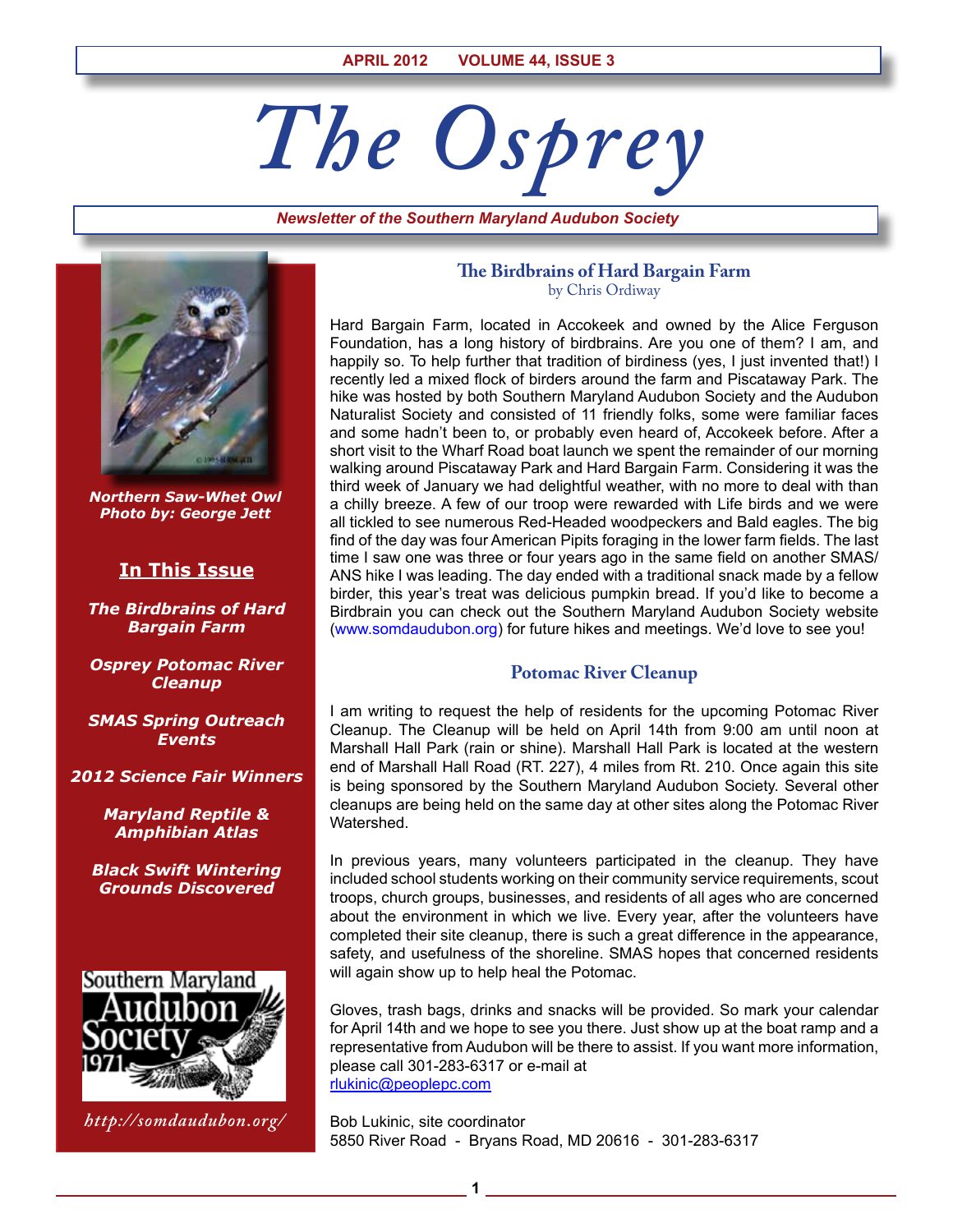## **BREAKING! Senate Advances RESTORE the Gulf Legislation**

After months of work, fits and starts, and some late hours last night, Audubon has achieved two huge wins for birds and habitat. The Senate has voted to direct BP Clean Water Act penalty money towards Gulf restoration, and beefed up funding for the Land and Water Conservation Fund. The billions that will go to habitat and restoration will mean more birds and wildlife conservation.

It's been almost two years since the horrific BP blowout that dumped millions of gallons of oil into the Gulf of Mexico. Getting BP penalty money to the Gulf—where it is needed most—has been an obvious but difficult road. Without Congressional action, that penalty money goes to the U.S. Treasury. Today we have that action in the Senate.

The second win means good things for the Land and Water Conservation Fund, newly reauthorized through 2022 and with a strong infusion of much-needed funding—\$1.4 billion over two years—for this benchmark habitat conservation/ acquisition program, also a long-standing priority for Audubon.

And to pile on even more good news, a handful of bad amendments — including two that would have fast-tracked the Keystone tarsands pipeline — were defeated. Attacks on EPA and the Clean Air Act and an amendment to push more offshore drilling could not muster enough votes to win either.

Audubon members and activists lit up the Senate switchboard with calls in support of the Gulf/LWCF amendment. The Transportation bill will go to a final vote soon. Look for a breaking alert early next week—our emails and calls can help win that critical vote.

This is an incredibly exciting, pinnacle moment for Audubon and comes from the hard work by loads of people—our wonderful members, activists and chapters among them. Thanks for all you've done to get us here; next week we hope to take the next step to seal the deal for the Gulf and a lot of other critical habitat through passage of the Senate Transportation bill!

Audubon Advisory / March 8, 2012 / Vol 2012 Issue 3

# **WELCOME, NEW MEMBERS!**

Michael Avillion, Lexington Park, MD Jerry Forbes, Port Tobacco, MD Thomas Gresinger, Fort Washington, MD Louane Moy, Waldorf, MD Sarah Ontko, Lusby, MD Gwynette Piper, Prince Frederick, MD Alan Rich, La Plata, MD Mary Shook, La Plata, MD Cotty Smith, Clinton, MD Margaret Waranowitz, Owings, MD

# **Special Thanks!**

Special thanks to our new member Kimberly Fehrs of California, MD. Every new SMAS member receives a New Member packet that includes a questionnaire. Kimberly soared to our request for help by returning her questionnaire and volunteering to assist SMAS with "The Osprey" newsletter mailings. Each month Kimberly picks up the newsletters, labels, stamps and then mails sixty plus Osprey newsletters to members that elected to not receive the newsletter electronically. THANKS KIMBERLY! YOUR HELP IS GREATLY APPRECIATED!!

Note to all members: If you just did not get a chance to fill out your new members questionnaire and would like to become more involved please send an email to Lynne Wheeler at comstockel@aol.com



Today, LCV is releasing the 2011 National Environmental Scorecard, which for more than 40 years has been the nationally accepted yardstick used to rate members of Congress on environmental issues. Unfortunately, this year's Scorecard is a sad testament to the radical nature of the first session of the 112th Congress in the House of Representatives.

In 2011, the Republican leadership in the House unleashed a truly breathtaking and unprecedented assault on the environment and public health, the breadth and depth of which have made the current House the most antienvironment in our nation's history.

But that's why we must work together to hold our elected officials accountable for their votes and actions on the nation's most pressing environmental issues.

Get the facts. Learn your representative and senators' 2011 LCV score:

http://www.lcv.org/scorecard/ Representative Hoyer - 97%

Senators Cardin - 100% Mikulski - 100%



**Painted Turtles Photo by: George Jett**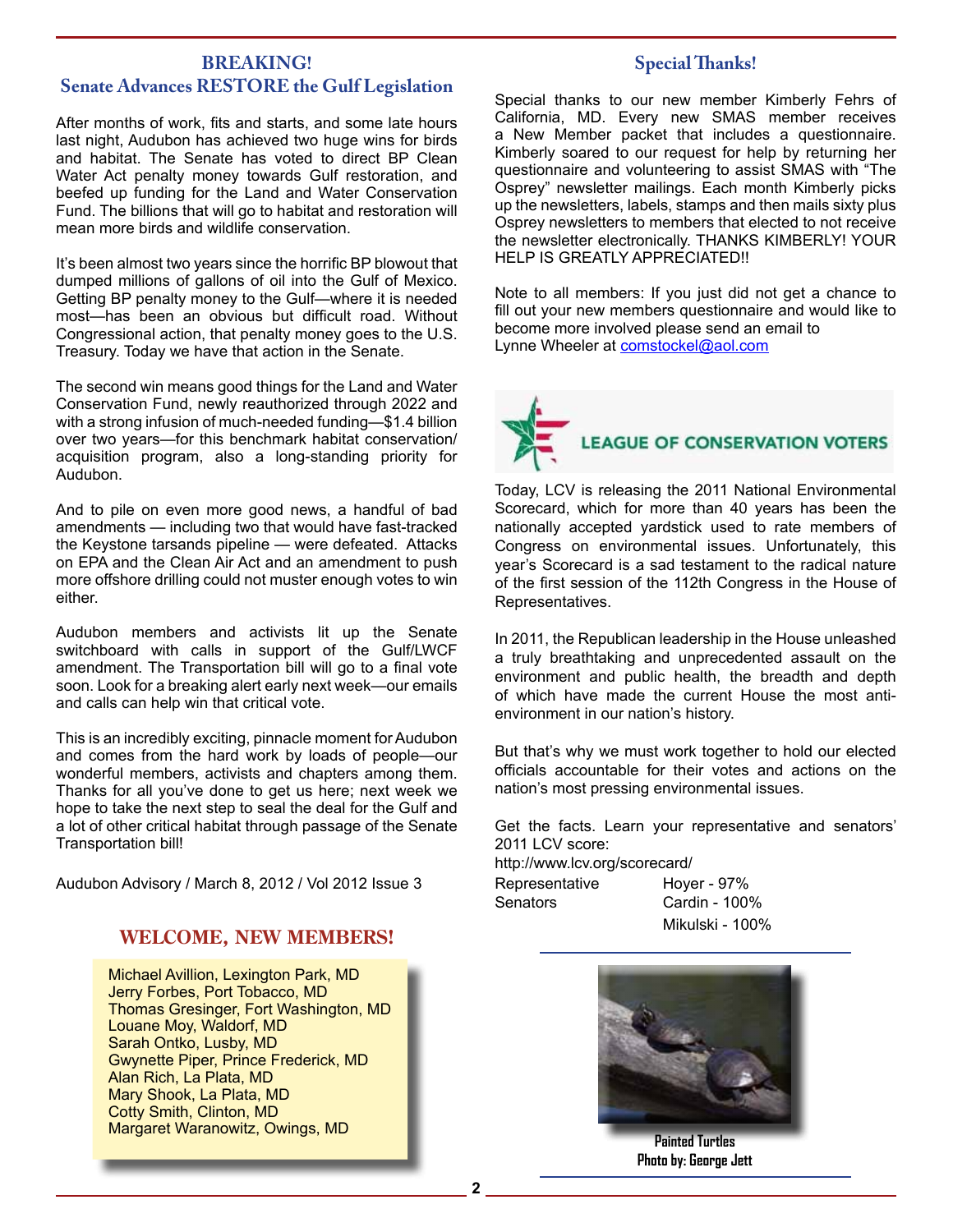# **Just When You Thought It Was Safe: Scotts Fined On Bird Seed**

Last May we reported on bird seed testing and safety issues that showed that inspected seed was either free from pesticides or fell below levels that would threaten avian health. See the third story on the posting here: http://refugeassociation.org/wp-content/uploads/2011/10/ sbc-may11.pdf

In late January, however, Scotts Miracle-Gro Co., based in Marysville, Ohio, agreed to plead guilty to charges in federal court and agreed to pay fines in connection with bird-seed incidents dating back a number of years. The plea agreement is waiting the judge's approval, and may not be resolved for another 60 days, but fines for this case and for another related Scotts case (on falsified pesticide registration numbers) add up to \$4.5 million.

Scotts is the world's largest marketer of branded consumer lawn and garden products. The seed case specifically deals with the recall of seed for wild birds that had been coated with pesticides that were determined to be toxic to birds.

It seems that Scotts had distributed 73 million units of birdseed coated with the insecticides Storcide II and/or Actellic 5E between November 2005 and March 2008. The chemicals were used to keep insects from eating the seed during storage. Storcide II is labeled as "Toxic to birds. Toxic to wildlife," and that "Exposed treated seed may be hazardous to birds." And the EPA regards pirimphosmethyl, an active ingredient in Actellic 5E, as highly toxic to birds and fish.

Documents filed with the court indicate that Scotts continued to sell the products, despite warnings from two employees, a pesticide chemist and an ornithologist, in the summer and fall of 2007.

Finally, in the spring of 2008 the company initiated its own recall of all bird seed that might be harmful with the intent of replacing the contaminated product with bird seed that had been treated with Diacon II. (Just about every major bird seed company uses Diacon II in their products to prevent insect infestation.) The Scotts recall announcement drew attention to their original inappropriate use of Storcide II and Acetellic 5E, and the legal actions were launched with punitive results.

A few days before the plea agreement, Scotts and the National Wildlife Federation had announced a nationwide cause marketing program to address songbird declines, a partnership which would include a \$1 donation per bag sold of "Songbirds Selections NutriThrive" bird food to the National Wildlife Federation. Three days later, NWF announced that the partnership was "not viable" and that the parties would work to end the relationship in a "friendly and mutually beneficial way."

Part of the fine imposed on Scotts - \$500,000 - will be split among a number of groups and agencies to fund efforts to protect birds, mostly based in Ohio. They are Audubon Ohio (for the IBA program), the Ohio Department of Natural Resources (Urban Forestry Program), Columbus Metro Parks (Bird Habitat Enhancement Program), the Cornell Lab of Ornithology, and The Nature Conservancy of Ohio.

The issue highlights the need for ongoing monitoring of the quality and safety of the nation's bird seed supply.

More details can be found here:

www.dispatch.com/content/stories/business/2012/01/27/ scotts-to-pay-4-5m-in-fines.html

Birding Community E-bulletin Paul J. Baicich - 410-992-9736 - paul.baicich@verizon.net

You can access past E-bulletins on the National Wildlife Refuge Association (NWRA) website: www.refugenet.org/birding/birding5.html

# **Maryland Reptile And Amphibian Atlas (Mara) Project**

The Natural History Society of Maryland (NHSM) and the Maryland Department of Natural Resources (MDNR) are conducting a five-year atlas of the amphibians and reptiles of Maryland. We started in January 2010, and will finish the study in 2014. Even though the first two years were a great success, in many regards we still have much to do to meet our targets. We are starting our third year of the project and need your help.

Amphibians and reptiles, collectively known as "herpetofauna" or "herps," have roamed the earth for over 300 million years. Herps to you and me are turtles, lizards, snakes, salamanders, frogs and toads.

While today's collection of herps pales in comparison to the diversity and abundance of these creatures during their heyday, their persistence to the present day is a testament to their overall success. However, the increasing challenges that amphibians and reptiles face – in no small part resulting from human-induced causes such as habitat loss, introduced species, over harvesting or collecting, and environmental pollution- raise concerns for their continued success and even survival. Worldwide declines in amphibian and reptile populations have been occurring at an accelerated rate over the past twenty years, threatening many species with extinction.

This atlas is an effort to get a snapshot of the herp populations across Maryland. The current project is mapping the distribution of all amphibians and reptiles within the state, using mostly volunteer help to search for the roughly 93 species found in Maryland. Each county is divided up in quadrants (quads), and each quad is divided into six blocks. As a SMAS member you likely live in one of these blocks, so herps around your property count. An easy way to help is to report herps on your property. If you find any herp on your property you could email your county coordinator (email address below) about the record you see or hear. If you are more interested, the way you can get involved is to contact the coordinator for the county in which you live, and volunteer to search a specific area (block). Incidental find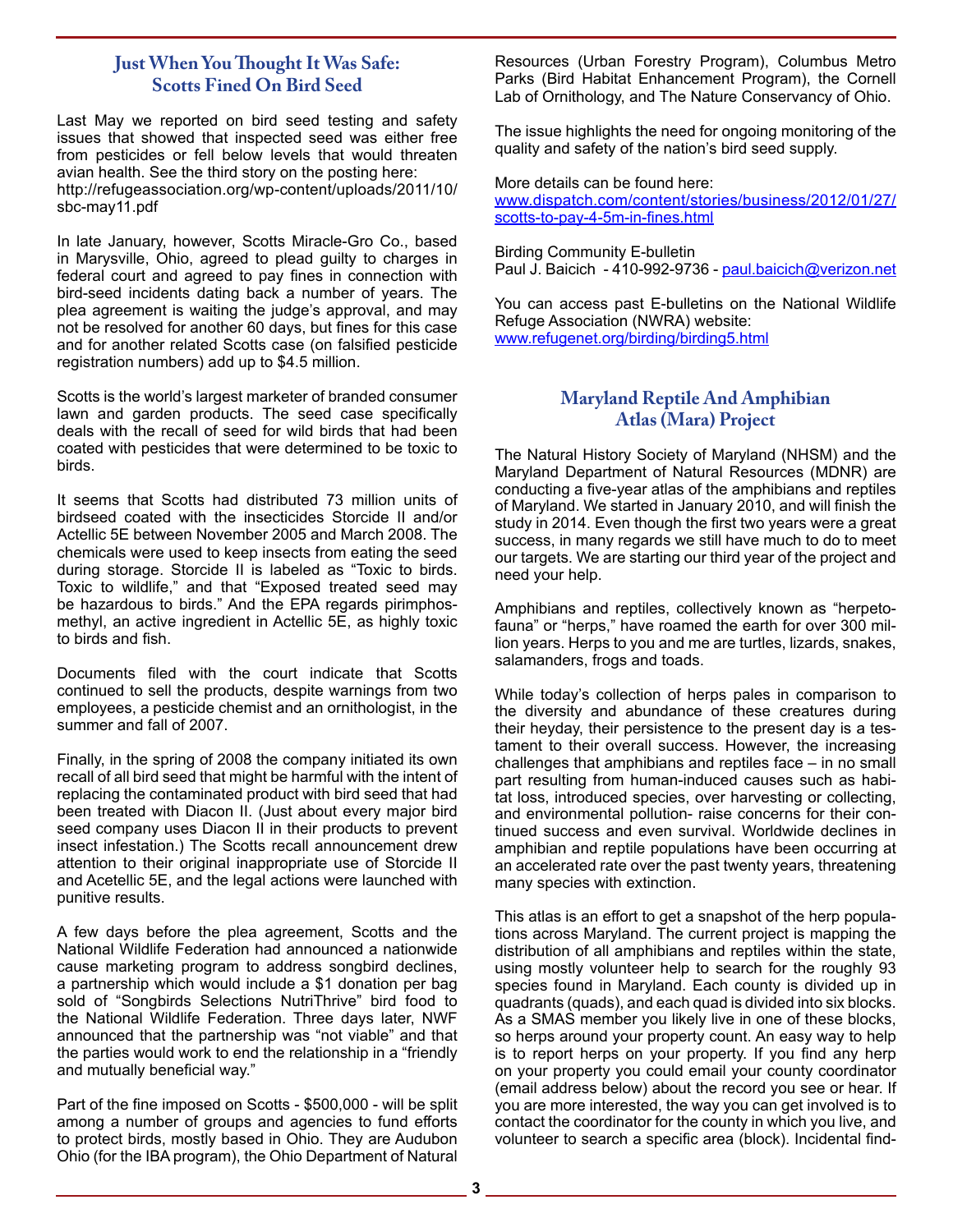ings can also be reported. For example, if you are driving along Mill Swamp Road in Charles County and see a Snapping Turtle, note the date, take a picture if possible, and send the information to the appropriate county coordinator.

Much more detail about the atlas including training manuals, data sheets, recordings, etc., can be found at: http:// marylandnature.org/mararesources/. Other resources that can be useful include the best time to look for particular amphibian and reptile species, identification help, and frog and toad recordings to help identify that group of animals. The Maryland Frog Calling Calendar and Turtle & Lizard Activity Calendar have been a great help to me. Both can be downloaded from the MARA Resources page. If you are having trouble figuring out where you are you can also use the Google Earth tool to show you what block you are in. This technology is great not only for the herp atlas, but for many other uses like finding a friend's house where that party is going to take place.

When to look? Now, and through October normally. Besides using the calendars mentioned above to see normal activity, first the salamanders and frogs become active. Some animals to be on the watch for this month in our region include Red-spotted Newt, Spotted Salamander-adults (image attached) and eggs, Eastern Red-backed Salamander, and Four-toed Salamander. Frogs and toads to watch and listen for are Upland Chorus Frog, Spring Peeper, Wood Frog, and Southern Leopard Frog. Shortly, Pickerel Frog, Northern Green Frog, and American Bullfrog (image attached) may move or sing on rainy nights. As the weather warms, turtles and snakes become active. Turtles to look out for now are Painted (image attached), Box, and Snapping Turtles. If you don't have a field guide for the herps, do a Google search, or look at my website www.georgejett. net under the herp folder for photos. My website is not complete but is a work in progress. Many other sites exist and are helpful.

A few words about snakes in our region. Early snakes to be watching for are Smooth Earthsnake, Gartersnake, Ribbonsnake, and Eastern Ratsnakes. None of these snakes are poisonous. The only poisonous snake in southern Maryland is Northern Copperhead (image attached), and these are hard to find in suburban areas. Most reports I get of Copperhead are misidentified young Black Racers or Northern Watersnakes. Also, contrary to the local misconception, there are absolutely no Cottonmouths in Maryland. The closest Cottonmouths (sometimes called water moccasins) are in southern Virginia, many miles away. If anyone tells you they have seen a Cottonmouth or a water moccasin in Maryland they are wrong. What is normally mistaken for Cottonmouth is Northern Watersnake. Northern Watersnakes are not poisonous. They are aggressive and have white skin inside of their mouth which leads to the misidentification. There also are no rattlesnakes in Southern Maryland.

Regardless of the species, please keep a healthy distance from any snake so as not to hurt them. Also, please do not kill any snake. It is illegal, and snakes are very beneficial animals. Some snakes act aggressively (Black Racer, Northern Watersnake), especially when cornered, but if you give them a chance they will go on their way. All herps are cold-blooded animals, and you will see snakes basking

on hot roads to warm. Frogs and toads are on the move across roads on rainy nights in particular and turtles are also frequently sighted crossing roads. Please try to avoid hitting any animals while driving.

The Southern Maryland Audubon Society (SMAS) membership covers four Maryland counties. The county coordinators can be contacted at their emails:

Calvert: Andy Brown (brownaj@co.cal.md.us) Charles: George Jett (gmjett@comcast.net) Prince George's: George Middendorf (gmiddendorf@ howard.edu)

Mike Quinlan (mikemq41@verizon.net) St. Mary's: Kyle Rambo (kyle.rambo@navy.mil)

If you want to get involved or have questions, please contact your county coordinator.

As one who loves nature, this has proven to be an exciting and educational study. Great fun for both adults and kids. Come join us.

Thanks in advance. George Jett / gmjett@comcast.net / www.georgejett.net

# **New Window Tape Can Significantly Reduce Bird Collisions at Homes**

A new, translucent adhesive tape, which tests show can significantly reduce bird collisions with glass windows and doors, is now available to the public. The product is being sold by American Bird Conservancy (ABC) and production of ABC; BirdTape is made possible through the generous support of the Rusinow Family Foundation.

 Birds can't see glass and don't understand the architectural cues, such as window frames, mullions, and handles, that alert people to the hazard. Experts estimate that up to one billion birds may die each year from resulting collisions. Unlike some sources of bird mortality that predominantly kill weaker individuals, there is no distinction among victims of glass. Because glass is equally dangerous for strong, healthy, breeding adults, it can have a particularly serious impact on populations. Studies have shown that even small windows can be dangerous to birds that are accustomed to flying through gaps between trees and shrubs.



ABC"s BirdTape being applied. Photo: Steve Holmer, ABC

To learn more about ABC Bird Tape, go to: www.abcbirdtape. org. ABC has produced a video that demonstrates how to install the bird tape.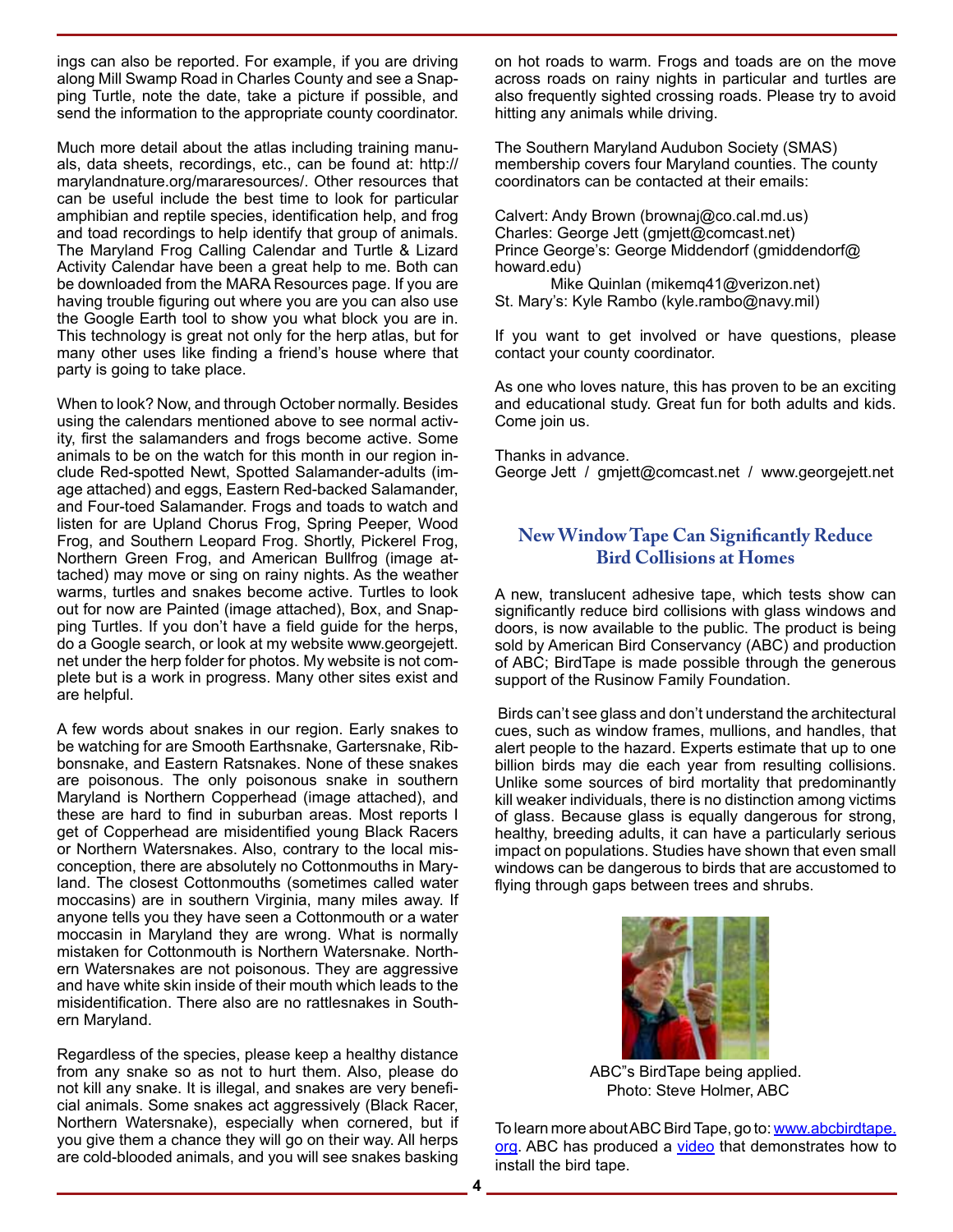# **2012 Science Fair and Expo Winners**

Congratulations to this year's SMAS award winners and many thanks to the judges for their donation of time and expertise.

**Calvert County Science and Engineering Expo** Judged by Sue Hamilton

Junior Award: Abigal Moller, Northern Middle School Nathan Scherer, Southern Middle School

**Charles County Science Fair** Judged by Bob Lukinic and Lynne Wheeler

Elementary Award: Madison Livingston, Dr. Craik Elementary School

Junior Award: Anna Radtke, Milton Somers Middle School Varanika Sharma, Mattawoman Middle School

Senior Award: Taylor Stark, Thomas Stone High School

**St. Mary's County Science and Engineering Fair** Judged by Will Daniels and Bev Walker

Junior Award: Alyssa Brookhart, Spring Ridge Middle School

All winners were presented with certificates of award. Junior and senior division winners received one-year memberships in the National Audubon Society and Southern Maryland Audubon Society as well as a cash award.

# **SMAS Spring Outreach Events**

The SMAS Bookstore will be exhibiting at two events soon, both in St. Mary's County. On Sunday, April 22 (12:30-4:30 pm) we will be at Earth Day on the Square in Leonardtown. The weekend of May 4-6 will find us at the Southern Maryland Spring Festival, held at the St. Mary's Country Fairgrounds, also in Leonardtown.

We will be selling books, bluebird boxes, SMAS T-shirts, shade-grown coffee and other items, and also offering helpful information and free literature to visitors. Both events are popular spring outings, with many community groups participating.

Please stop by our booth to say hello – or better yet, consider volunteering to help out for an hour or two! BREAKING! Senate Advances RESTORE the Gulf Legislation

# **FOSTER PARENTS NEEDED**



Southern Maryland Audubon Society sponsors the banding of nestling birds of prey, or raptors, with serially numbered aluminum bands in cooperation with the Bird Banding Laboratory of the U. S. Department of the Interior, as part of our bird research and conservation

activities in Southern Maryland. Limited numbers of Osprey and Barn Owl nestlings become available each year for adoption. The gift of \$10 for an Osprey adoption, or of \$25 for a Barn Owl adoption, contributes to a special fund for the support of raptor research and raptor conservation projects. The foster parent receives:

- A certificate of adoption with the number of the U. S. Department of the Interior band, and the location and date of the banding.
- Information on the ecology and migration patterns of the species, photo of a fledgling, and any other information on whereabouts or fate of the bird that may be available.

## **Interested?**

Here's how to become a foster parent of an Osprey or a Barn Owl. Send \$10.00 for each Osprey, \$25 for each Barn Owl, or \$35 for each American

Kestrel to:

**Melissa Boyle 10144 Point Lookout Road Scotland, MD 20687**



| <b>ADOPT A RAPTOR</b>                                                                          |  |  |  |  |  |  |
|------------------------------------------------------------------------------------------------|--|--|--|--|--|--|
| Name:                                                                                          |  |  |  |  |  |  |
| Address:                                                                                       |  |  |  |  |  |  |
|                                                                                                |  |  |  |  |  |  |
|                                                                                                |  |  |  |  |  |  |
| I wish to adopt (check one):<br>$(# of)$ Osprey, \$10.00 each<br>(# of) Barn Owl, \$25.00 each |  |  |  |  |  |  |
| (# of) American Kestrel, \$35.00 each                                                          |  |  |  |  |  |  |
| <b>Amount Enclosed:</b>                                                                        |  |  |  |  |  |  |

**Make checks payable to: Southern Maryland Audubon Society**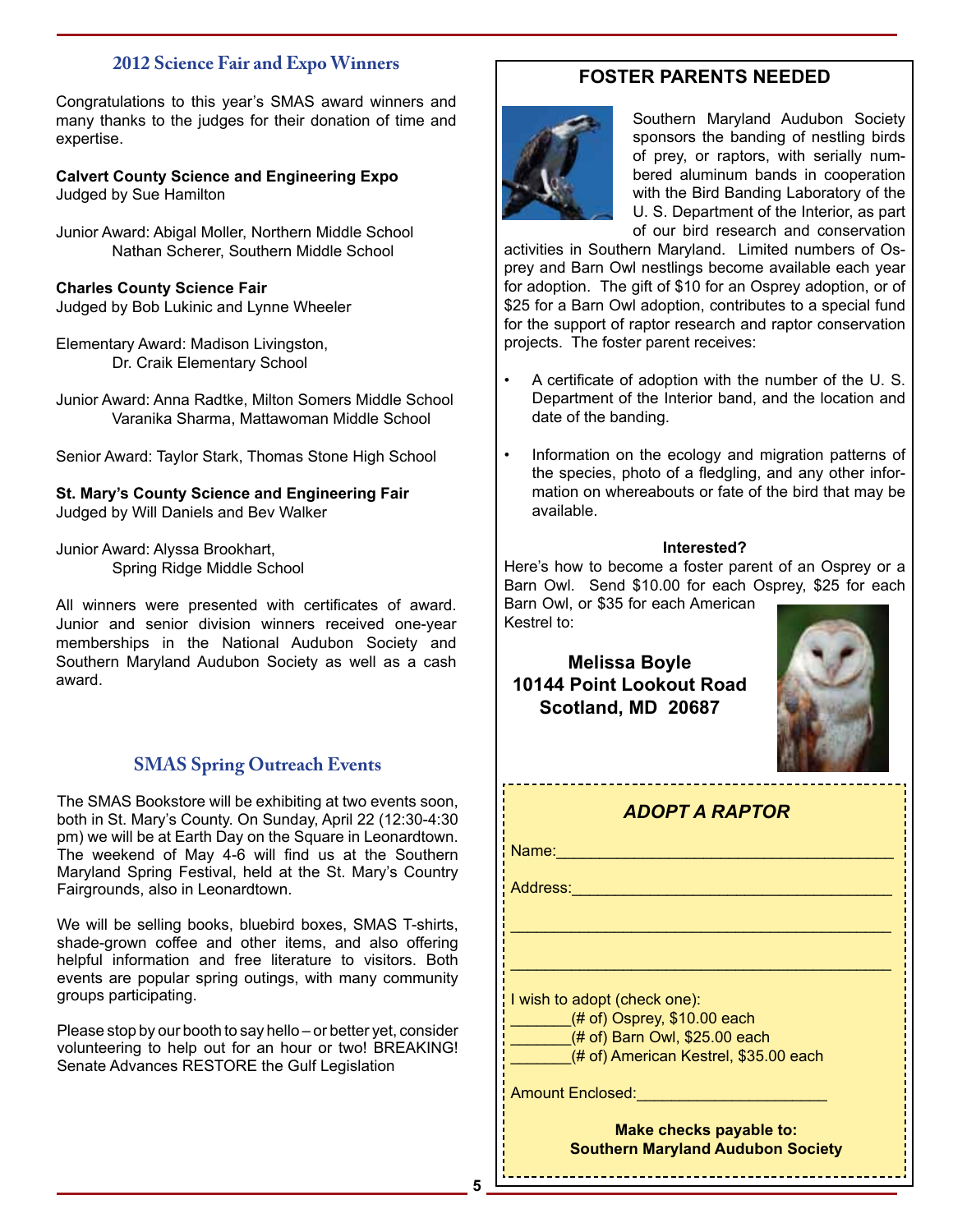# **Black Swift Wintering Grounds Discovered March 7, 2012**

One of the last birds that breeds in the U.S. and Canada with an entirely unknown winter destination has finally given up its secret. After years of research – and with some luck – three Colorado researchers have learned that Black Swifts travel more than 4,000 miles to spend the winter in Brazil. Kim Potter (U.S. Forest Service), Carolyn Gunn (Independent Wildlife Biologist and Veterinarian), and Jason Beason (Rocky Mountain Bird Observatory) have been studying Black Swifts for more than a decade in Colorado and New Mexico. When the team learned of the potential of geolocators for solving the mystery of where Black Swifts spend the winter months, they acted quickly and raised enough funds to purchase four devices to deploy in 2009 in Colorado. In 2010, they were elated to recover three of the four geolocators. All three showed similar migratory pathways and wintering areas! Their manuscript appears in the March 2012 Wilson Journal of Ornithology (Volume 124:1).

The lowland rainforest of western Brazil is the center of the wintering area, which is very intriguing since there are no documented records for Black Swift in Brazil. The researchers had contacted birders and field trip leaders in Brazil prior to publishing their manuscript, and many of the people with experience in Brazil said the same thing: that identifying swifts in this area is extremely problematic because of the difficulty of separating Black Swift from the other Cypseloides swifts that occupy the area. Now at least we know that Black Swifts are indeed wintering in western Brazil. Geolocators are accurate to approximately +/-100 miles, so this research has not been able to pinpoint where they are roosting. To discover specific roost sites

in Brazil, satellite tracking devices will be needed, and it will probably be years before those are small enough to be carried by swifts. eBird has great potential to help find specific roosting sites in this area, so we encourage anyone with observations of swifts to report what they have seen (preferably with detailed notes). Anyone seeing all dark Cypseloides swifts in this region can enter their data as such (eBird has categories for Cypseloides sp. and even large swift sp.), and in this case even these imprecise identifications could have great value. Perhaps your records will assist with narrowing down the sites where Black Swifts roost during the winter months!

Citation: The Northern Black Swift: Migration Path and Wintering Area Revealed. Beason, J. P., C. Gunn, K. M. Potter, R. A. Sparks, and J. W. Fox. The Wilson Journal of Ornithology Mar 2012 : Vol. 124, Issue 1, pg(s) 1-8 doi: 10.1676/11-146.1

Contributed by: Jason Beason, Rocky Mountain Bird Observatory, Fort Collins, Colorado.



## MEMBERSHIP APPLICATION

- Please enroll me as a member of the Audubon Family and the **Southern Maryland Audubon Society**. I will receive the chapter newsletter, *The Osprey*, and all my dues will support environmental efforts in Southern Maryland.
- Please enroll me as a member of the **National Audubon Society**. My membership will also include membership in the Southern Maryland Audubon Society. I will receive National's *Audubon Magazine*, the chapter newsletter, and support national and local environmental causes. A fraction of my dues will be returned to the local chapter.

| Name                                                                                              |                                                                        |                            | Address                                                          |                                                                                            |                                               |              |  |
|---------------------------------------------------------------------------------------------------|------------------------------------------------------------------------|----------------------------|------------------------------------------------------------------|--------------------------------------------------------------------------------------------|-----------------------------------------------|--------------|--|
|                                                                                                   |                                                                        | State                      | Zip <sub>ra</sub>                                                |                                                                                            |                                               |              |  |
| I DO                                                                                              | do NOT<br>(electronic delivery saves SMAS printing and mailing costs.) |                            | wish to receive The Osprey electronically. My e-mail address is: |                                                                                            |                                               |              |  |
| <b>Chapter-Only Dues (new/renewal)</b><br>Make check payable to Southern Maryland Audubon Society |                                                                        |                            |                                                                  | National Dues, Make check payable to<br>National Audubon Society -- Chapter code #C9ZL000Z |                                               |              |  |
| □                                                                                                 | Individual/Family                                                      | 1yr \$20 2yr \$38 3yr \$56 |                                                                  | ⊔                                                                                          | Introductory Offer - 1 year<br>Senior/Student | \$20<br>\$15 |  |
| □                                                                                                 | Senior/Student                                                         | 1yr \$15 2yr \$28 3yr \$42 |                                                                  |                                                                                            |                                               |              |  |

 Individual Lifetime Membership \_\_\_\_\_\_\$500 Senior (over 62) \_\_\_\_\_\_\_ \$250

#### Mail to: Southern Maryland Audubon Society, Attn: Membership P.O. Box 181 Bryans Road, MD 20616